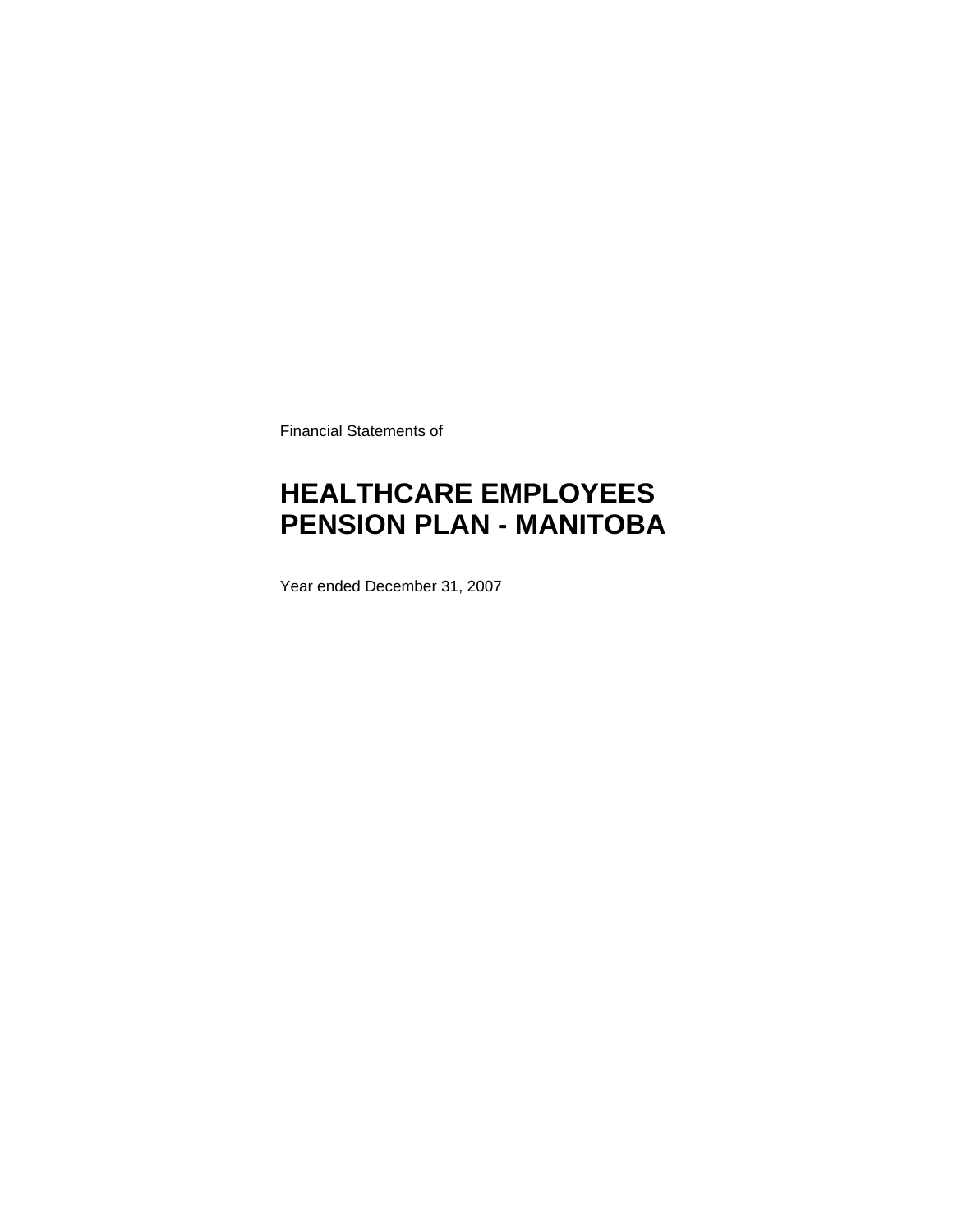

**KPMG LLP**<br> **Chartered Accountants**<br>
Fax (204) 957-0808 **Chartered Accountants** Fax (204) 957-0808<br>
Suite 2000 – One Lombard Place **Face Contract Contract Contract Contract** Contract Contract Contract Contract Contract Contract Contract Contract Contract Contract Contract Contr Suite 2000 – One Lombard Place Winnipeg MB R3B 0X3 Canada

### **AUDITORS' REPORT**

To the Board of Trustees of the Healthcare Employees Pension Plan - Manitoba

We have audited the statement of net assets of the Healthcare Employees Pension Plan - Manitoba as at December 31, 2007 and the statement of changes in net assets for the year then ended. These financial statements are the responsibility of the Plan's management. Our responsibility is to express an opinion on these financial statements based on our audit.

We conducted our audit in accordance with Canadian generally accepted auditing standards. Those standards require that we plan and perform an audit to obtain reasonable assurance whether the financial statements are free of material misstatement. An audit includes examining, on a test basis, evidence supporting the amounts and disclosures in the financial statements. An audit also includes assessing the accounting principles used and significant estimates made by management, as well as evaluating the overall financial statement presentation.

In our opinion, these financial statements present fairly, in all material respects, the net assets of the Plan as at December 31, 2007 and the changes in its net assets for the year then ended in accordance with Canadian generally accepted accounting principles.

Signed **"KPMG LLP"**

Chartered Accountants

Winnipeg, Canada May 26, 2008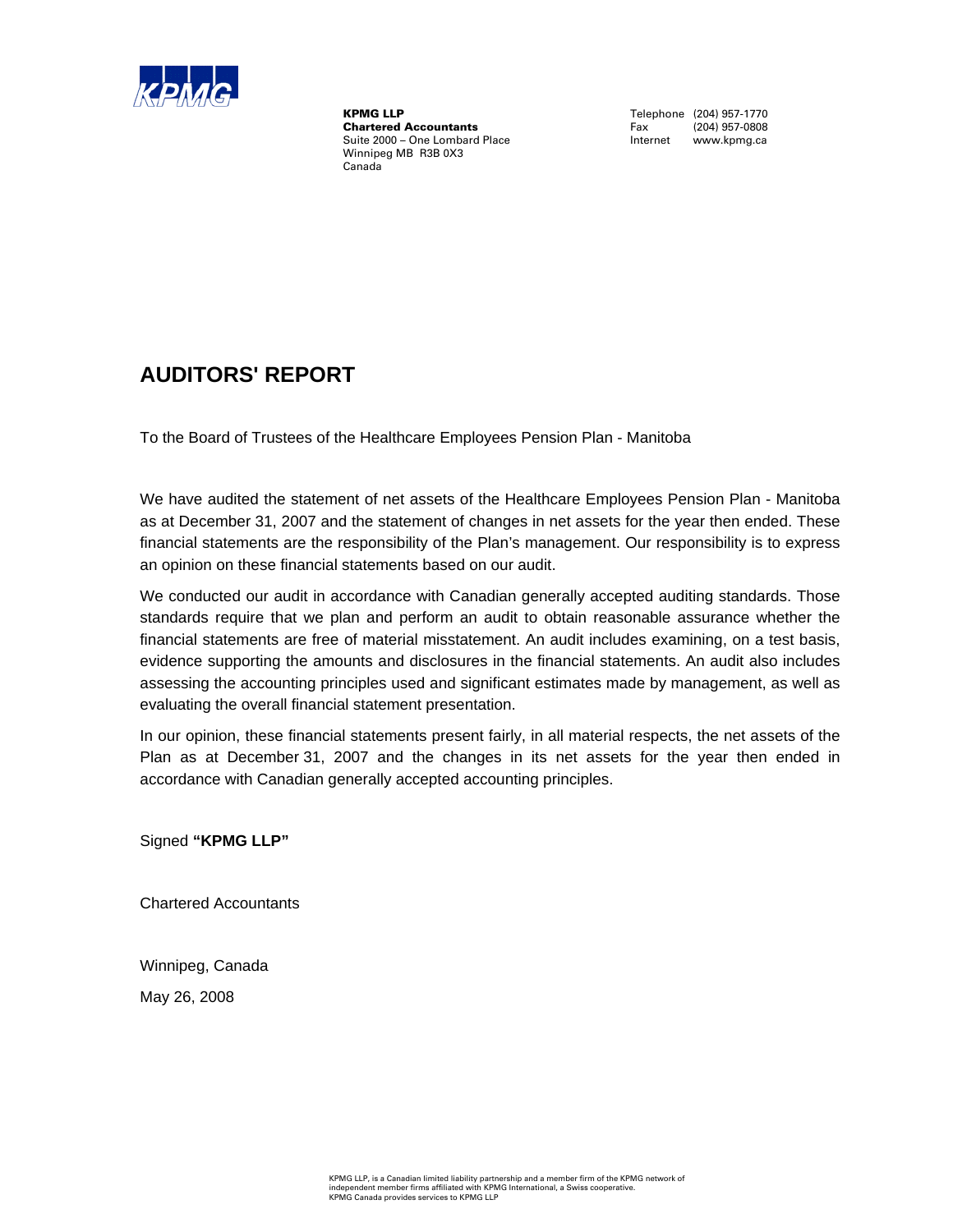**Statement of Net Assets** 

December 31, 2007, with comparative figures for 2006

|                                                                              | 2007                                     |    | 2006                              |
|------------------------------------------------------------------------------|------------------------------------------|----|-----------------------------------|
| <b>Assets</b>                                                                |                                          |    |                                   |
| Cash                                                                         | \$<br>28,105,716                         | \$ | 27,363,408                        |
| Contributions and other receivables (note 6)                                 | 13,864,702                               |    | 13,514,883                        |
| Investment income receivable                                                 | 3,649,021                                |    | 7,761,204                         |
| Investments (note 7)                                                         | 3,556,815,097                            |    | 3,366,317,999                     |
| Capital assets (note 8)                                                      | 1,898,552                                |    | 2,803,934                         |
|                                                                              | \$3,604,333,088                          |    | \$3,417,761,428                   |
| Liabilities and Net Assets                                                   |                                          |    |                                   |
| Accrued termination benefits<br><b>Accrued liabilities</b><br>Due to brokers | \$<br>17,936,000<br>3,466,835<br>119,112 | S  | 16,137,000<br>3,486,463<br>22,545 |
|                                                                              | 21,521,947                               |    | 19,646,008                        |
| Net assets represented by:<br><b>Pension Fund</b><br><b>Capital Fund</b>     | 3,580,912,589<br>1,898,552               |    | 3,395,311,486<br>2,803,934        |
|                                                                              | 3,582,811,141                            |    | 3,398,115,420                     |
| Contingency (note 14)                                                        |                                          |    |                                   |
|                                                                              | \$3,604,333,088                          |    | \$3,417,761,428                   |

See accompanying notes to financial statements.

Approved on behalf of the Trustees:

 $\sigma$ Chair ⁄2 Vice-Chair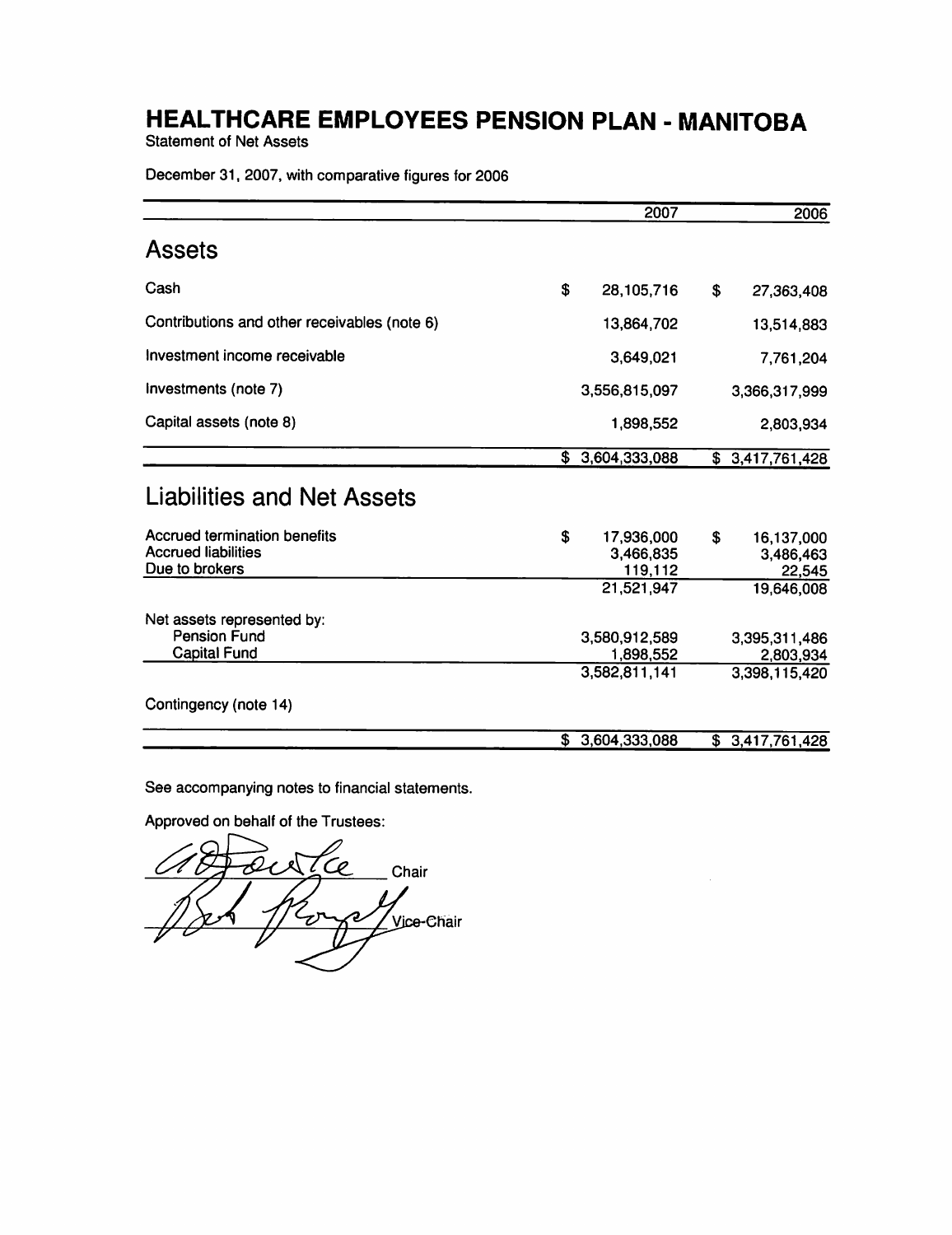Statement of Changes in Net Assets

Year ended December 31, 2007, with comparative figures for 2006

|                                    | Pension<br>Fund     | Capital<br>Fund | 2007<br>Total    | 2006<br>Total    |
|------------------------------------|---------------------|-----------------|------------------|------------------|
|                                    |                     |                 |                  |                  |
| Increase in net assets:            |                     |                 |                  |                  |
| Pension fund contributions:        |                     |                 |                  |                  |
| Employer                           | \$<br>91,393,799    | \$              | \$<br>91,393,799 | \$<br>84,418,460 |
| Employee                           | 91,393,799          |                 | 91,393,799       | 84,418,460       |
| Reciprocal transfers and buybacks: |                     |                 |                  |                  |
| Employer                           | 1,125,861           |                 | 1,125,861        | 646,208          |
| Employee                           | 1,051,621           |                 | 1,051,621        | 724,759          |
| Investment income (note 9)         | 111,890,902         |                 | 111,890,902      | 98,574,039       |
| Current period change in market    |                     |                 |                  |                  |
| value of investments               | 39,697,602          |                 | 39,697,602       | 301,019,949      |
| Total increase in net assets       | 336,553,584         |                 | 336,553,584      | 569,801,875      |
| Decrease in net assets:            |                     |                 |                  |                  |
| Pension payments                   | 101,724,801         |                 | 101,724,801      | 91,247,538       |
| <b>Termination refunds</b>         | 32,616,124          |                 | 32,616,124       | 19,992,030       |
| Investment management fees         | 10,492,224          |                 | 10,492,224       | 9,530,753        |
| Administrative expenses            | 3,958,449           |                 | 3,958,449        | 3,936,116        |
| Amortization of capital assets     |                     | 1,541,460       | 1,541,460        | 1,432,772        |
| Professional fees                  | 116,026             |                 | 116,026          | 99,524           |
| Special project expenses           | 312,527             |                 | 312,527          | 779,028          |
| <b>Custodial fees</b>              | 745,726             |                 | 745,726          | 708,479          |
| <b>Actuarial fees</b>              | 350,526             |                 | 350,526          | 385,849          |
| Total decrease in net assets       | 150,316,403         | 1,541,460       | 151,857,863      | 128,112,089      |
| Increase (decrease) in net assets  |                     |                 |                  |                  |
| prior to inter-fund transfers      | 186,237,181         | (1,541,460)     | 184,695,721      | 441,689,786      |
| Inter-fund transfers (note 8)      | (636, 078)          | 636,078         |                  |                  |
| Increase (decrease) in net assets  | 185,601,103         | (905, 382)      | 184,695,721      | 441,689,786      |
| Net assets, beginning of year      | 3,395,311,486       | 2,803,934       | 3,398,115,420    | 2,956,425,634    |
| Net assets, end of year            | \$<br>3,580,912,589 | \$1,898,552     | \$3,582,811,141  | \$3,398,115,420  |

See accompanying notes to financial statements.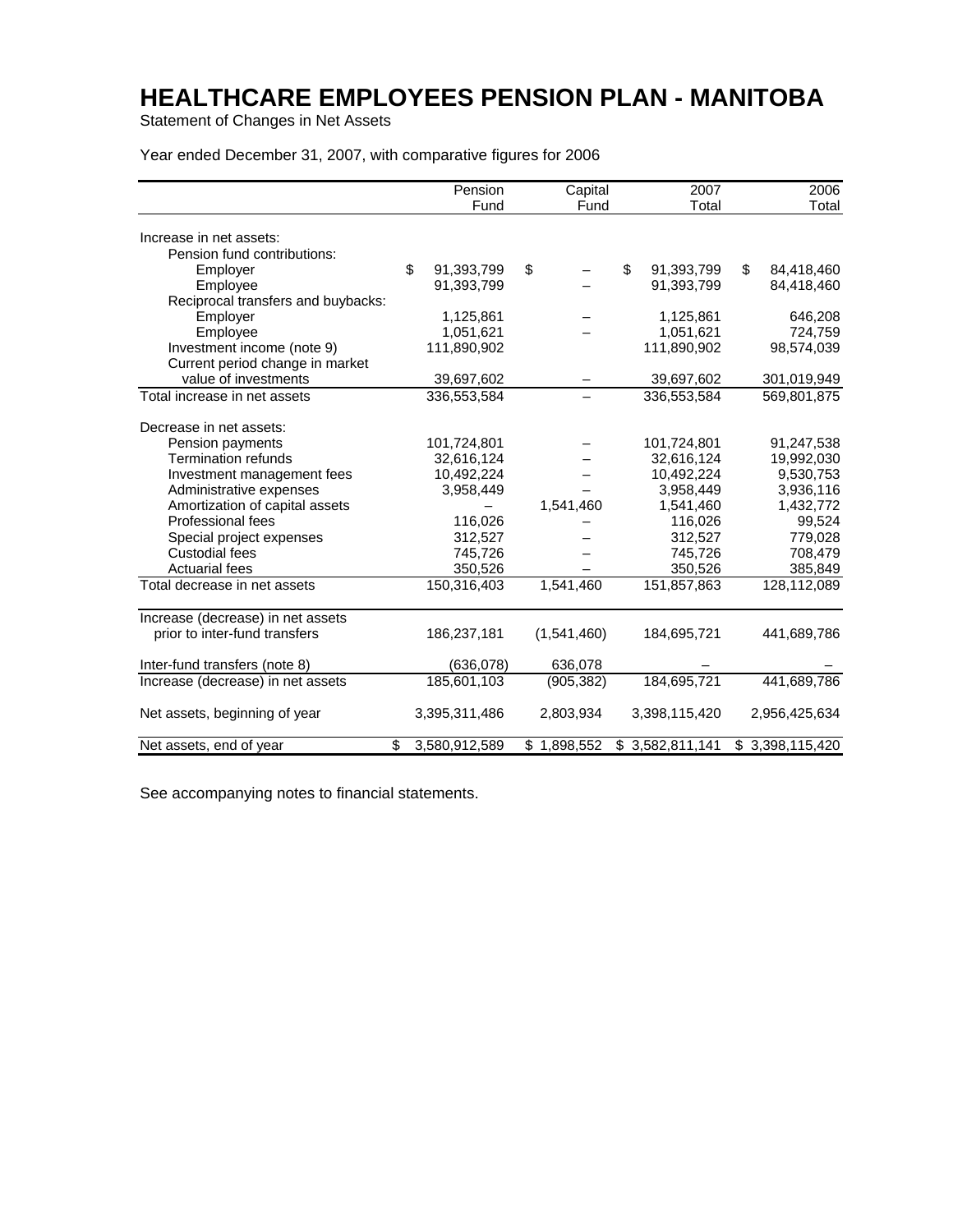Notes to Financial Statements

Year ended December 31, 2007

### **1. General:**

The Plan is governed by a Board of Trustees appointed by signatory employers and unions. The Plan has received approval from Canada Revenue Agency (CRA) for registration as a Specified Multi-Employer Plan and the Manitoba Pension Commission has registered the Plan as a Multi-unit Pension Plan.

#### **2. Description of the Plan:**

The following description of the Plan is a summary only. For more complete information reference should be made to the Plan Text.

(a) General:

The Plan is a multi-employer defined benefit pension plan for all employees of participating healthcare facilities in the Province of Manitoba.

(b) Funding policy:

Employers and employees contribute equally to fund the benefits under the Plan.

Employers and employees are required to contribute to the Plan a certain percentage of the members' earnings up to the legislated Year's Maximum Pensionable Earnings (YMPE) plus a certain percentage of the members' earnings in excess of the YMPE, as established by the settlors of the Plan.

The settlors of the Plan approved the following contribution rate percentages for 2006 and 2007:

|      |                   | January 1<br>to June 30 | July 1<br>to December 31 |
|------|-------------------|-------------------------|--------------------------|
| 2006 | <b>Below YMPE</b> | 6.4%                    | 6.6%                     |
|      | Above YMPE        | $8.0\%$                 | 8.2%                     |
| 2007 | <b>Below YMPE</b> | 6.6%                    | 6.8%                     |
|      | Above YMPE        | 8.2%                    | 8.4%                     |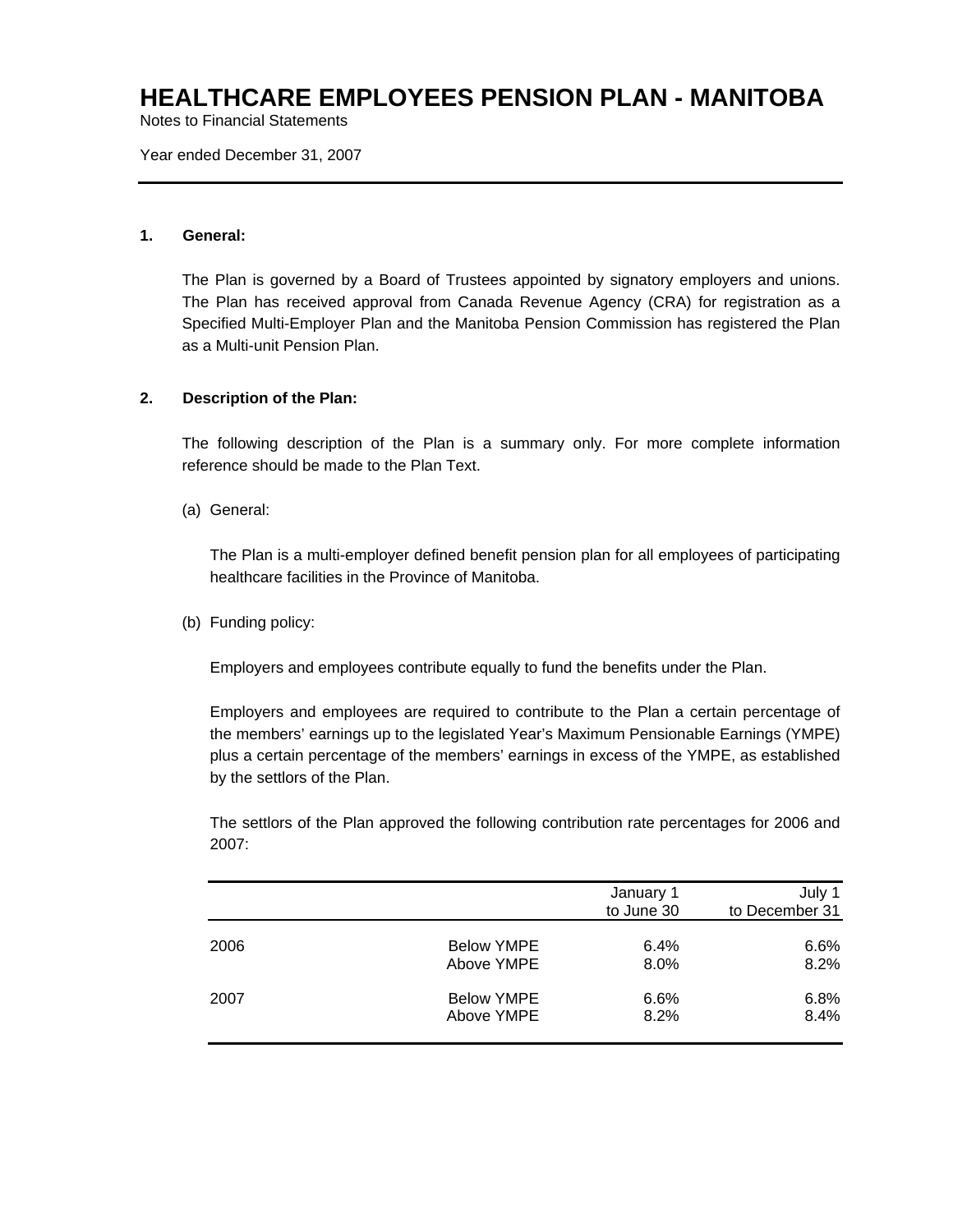Notes to Financial Statements (continued)

Year ended December 31, 2007

### **2. Description of the plan (continued):**

(c) Normal retirement pension benefits:

Normal retirement pension benefits commence the first month coincident with or immediately following the attainment of age 65. The annual earned pension payable to a member on normal or postponed retirement is based on years of service and contributory earnings.

(d) Early retirement pension benefits:

A member may elect to retire early provided that:

- the member has completed at least two years of service and attained age 55; or
- the total of the member's age plus years of service total at least 80.

If at the member's early retirement date:

- the member has attained age 60 and two years of service; or
- the member's age plus years of service total at least 80,

then the member shall receive normal pension benefits.

If at the member's early retirement date the member's age is between 55 and 60 and the member has not achieved the total of 80 based on age and years of service, pension benefits will be reduced in accordance with the Plan Text.

(e) Postponed retirement benefits:

Retirement benefits cannot be postponed beyond the end of the year in which a member turns 69 years of age.

(f) Death benefits:

Prior to retirement, upon the death of a member who has completed two years of service, the beneficiary is eligible to receive a death benefit.

If less than two years of service has been completed, then the beneficiary is eligible to receive the related contributions plus interest.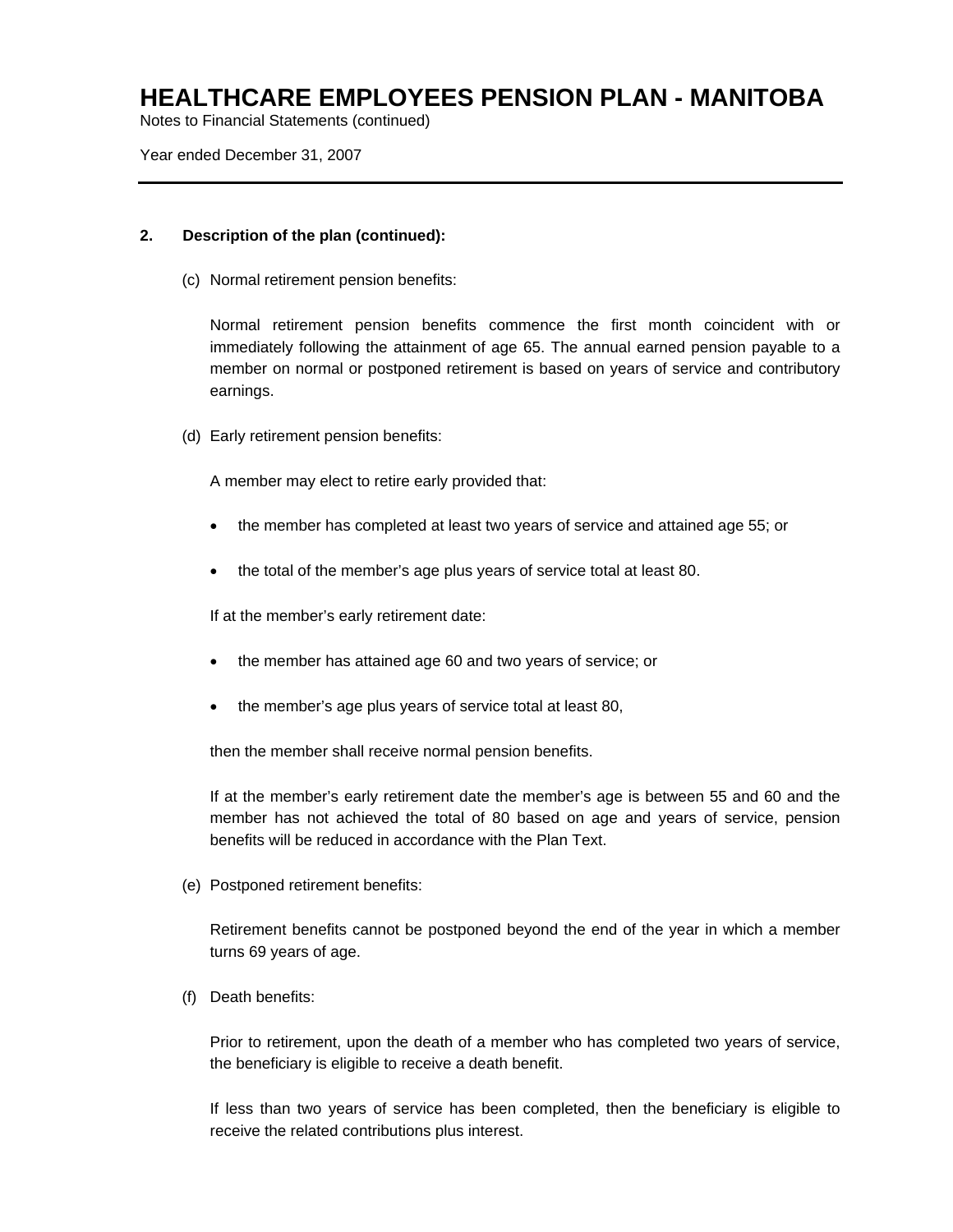Notes to Financial Statements (continued)

Year ended December 31, 2007

### **2. Description of the plan (continued):**

(g) Benefits on termination:

In the event of termination after two years of service, the members are entitled to a return of their contributions plus the value of their earned pension.

If less than two years service has been completed then members shall receive their contributions plus credited interest.

(h) Income taxes:

The Plan is a Pension Trust as defined in the *Income Tax Act* and is not subject to income taxes.

### **3. Significant accounting policies:**

(a) Basis of presentation:

These financial statements are prepared on a going concern basis and present the aggregate financial position of the Plan as a separate financial reporting entity, independent of the participating employers and members. Only the net assets and obligations to members eligible to participate in the Plan have been included in these financial statements. These financial statements do not portray the funding requirements of the Plan or the benefit security of the individual plan members.

(b) Fund accounting:

Assets, liabilities, revenues and expenses related to the Plan's capital assets are recorded in the Capital Fund. All other assets, liabilities, revenues and expenses are reported in the Pension Fund.

(c) Investments:

Investments are stated at market value as follows: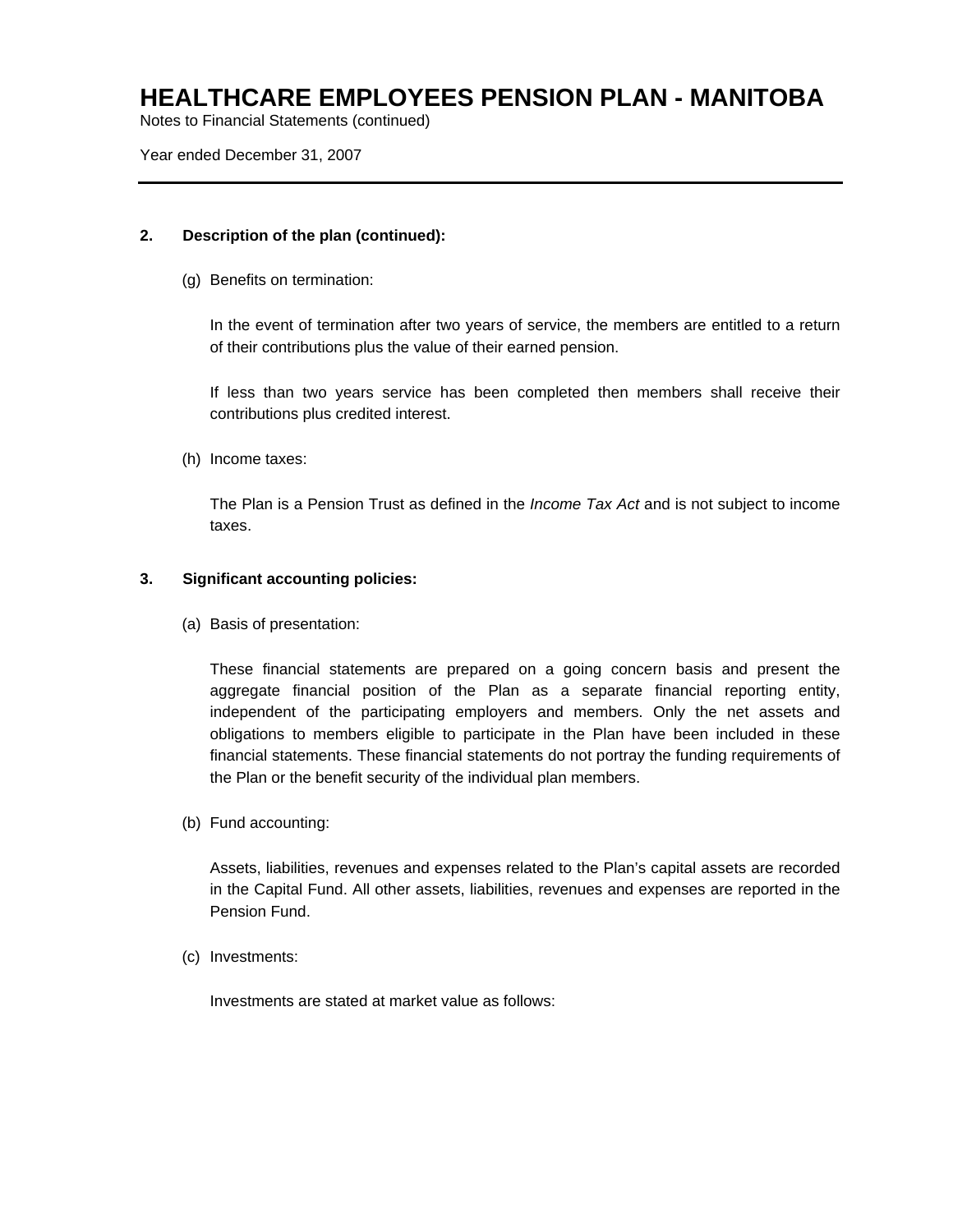Notes to Financial Statements (continued)

Year ended December 31, 2007

### **3. Significant accounting policies (continued):**

(i) Short-term investments:

Short-term investments are valued at cost plus accrued interest, which approximates market value, with maturities up to one year.

(ii) Bonds:

Bonds are valued using published market quotations or by a yield-to-maturity calculation where published rates are not available.

Bond pooled fund units are recorded at market values established by the respective fund trustee.

(iii) Mortgages:

Mortgage investments held in mortgage pooled funds are recorded at market values established by the respective fund trustee.

(iv) Equities:

All listed equities traded on recognized exchanges are priced based on the latest price reported by the exchange. If a closing trade price is unavailable, a latest bid price is reflected. If no bid price is available, the most recent trade price is used.

All private equities are valued by the general partner, who in its determination of fair market value considers any legal sale or other liquidity restrictions on the investment. Purchases and sales are recorded on the closing date of the transactions.

(v) Real estate:

Real estate investments held in pooled funds are recorded at market values established by the respective fund trustee. Real estate properties are recorded at market value as established by an annual appraisal conducted by qualified external real estate appraisers. Real estate acquired within the year is recorded at cost, which approximates its market value.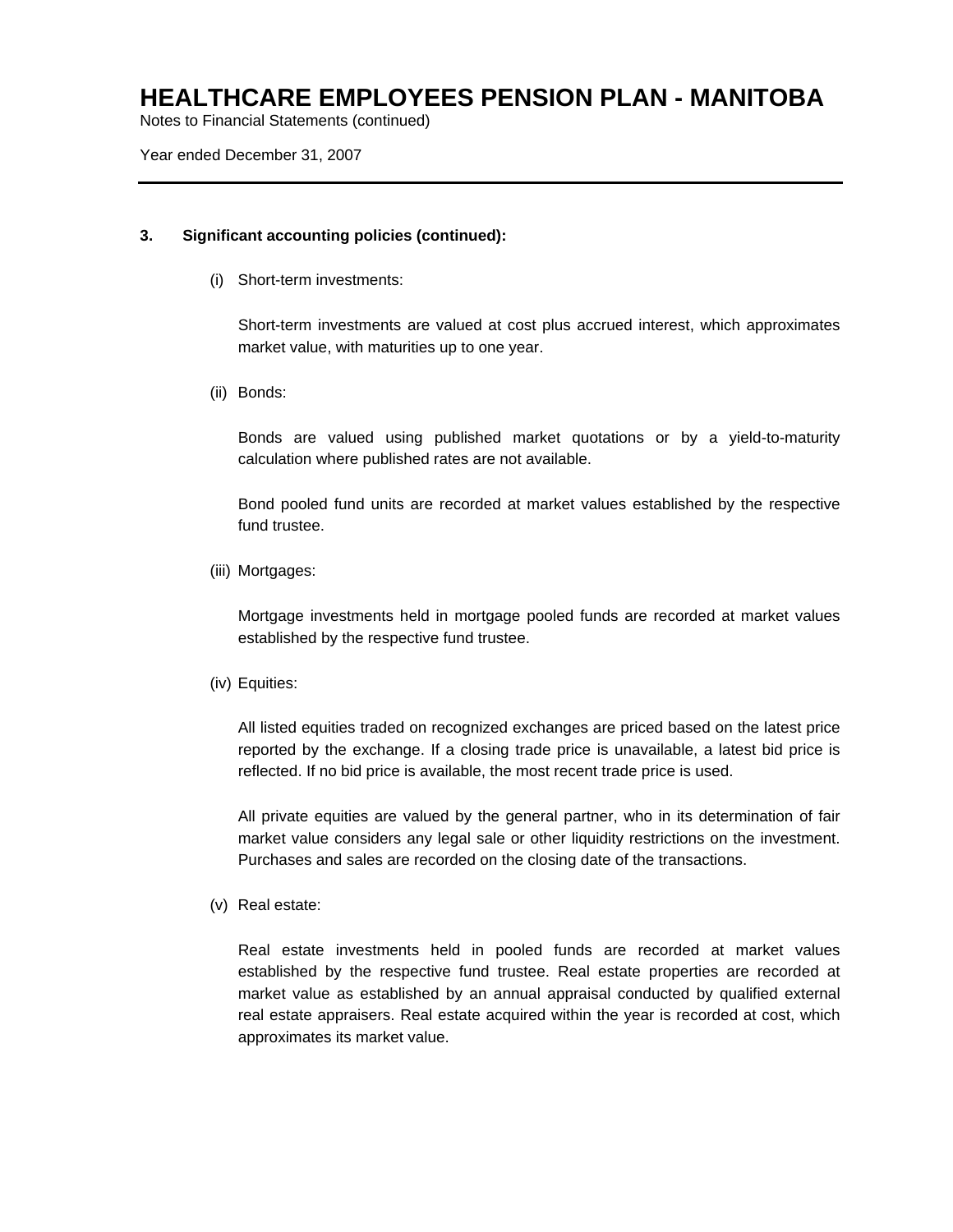Notes to Financial Statements (continued)

Year ended December 31, 2007

### **3. Significant accounting policies (continued):**

(d) Capital assets:

Capital assets are recorded at cost less accumulated amortization. Repairs and maintenance costs are charged to expense. Betterments which extend the estimated useful life of an asset are capitalized. When a capital asset no longer contributes to the Plan's ability to provide services, its carrying amount is written-down to its residual value. Capital assets, which include computer software, computer hardware, and office equipment, are amortized on a straight-line basis over three years. Amortization expense is reported in the Capital Fund.

Computer projects are amortized on a straight-line basis over three years as the projects are completed.

(e) Foreign currency transactions and balances:

Assets and liabilities denominated in foreign currency are translated into Canadian dollars at the exchange rate prevailing at the financial statement date. Revenues and expenses denominated in foreign currencies are translated at the exchange rate prevailing at the transaction date.

(f) Income recognition:

Contributions from the members are recorded on an accrual basis. Cash received from members for credited service and cash transfers from other pension plans are recorded when received.

Investment income has been accrued as reported by the issuer of the pooled funds and bonds. Dividend income from publicly traded securities is recorded as of the ex-dividend date. Interest income has been accrued as earned.

(g) Benefits:

Benefit payments to members, termination refunds to former members, and transfer payments to other plans are recorded in the period in which they are paid or payable. Any benefit payment accruals not paid are reflected in accrued benefit payments.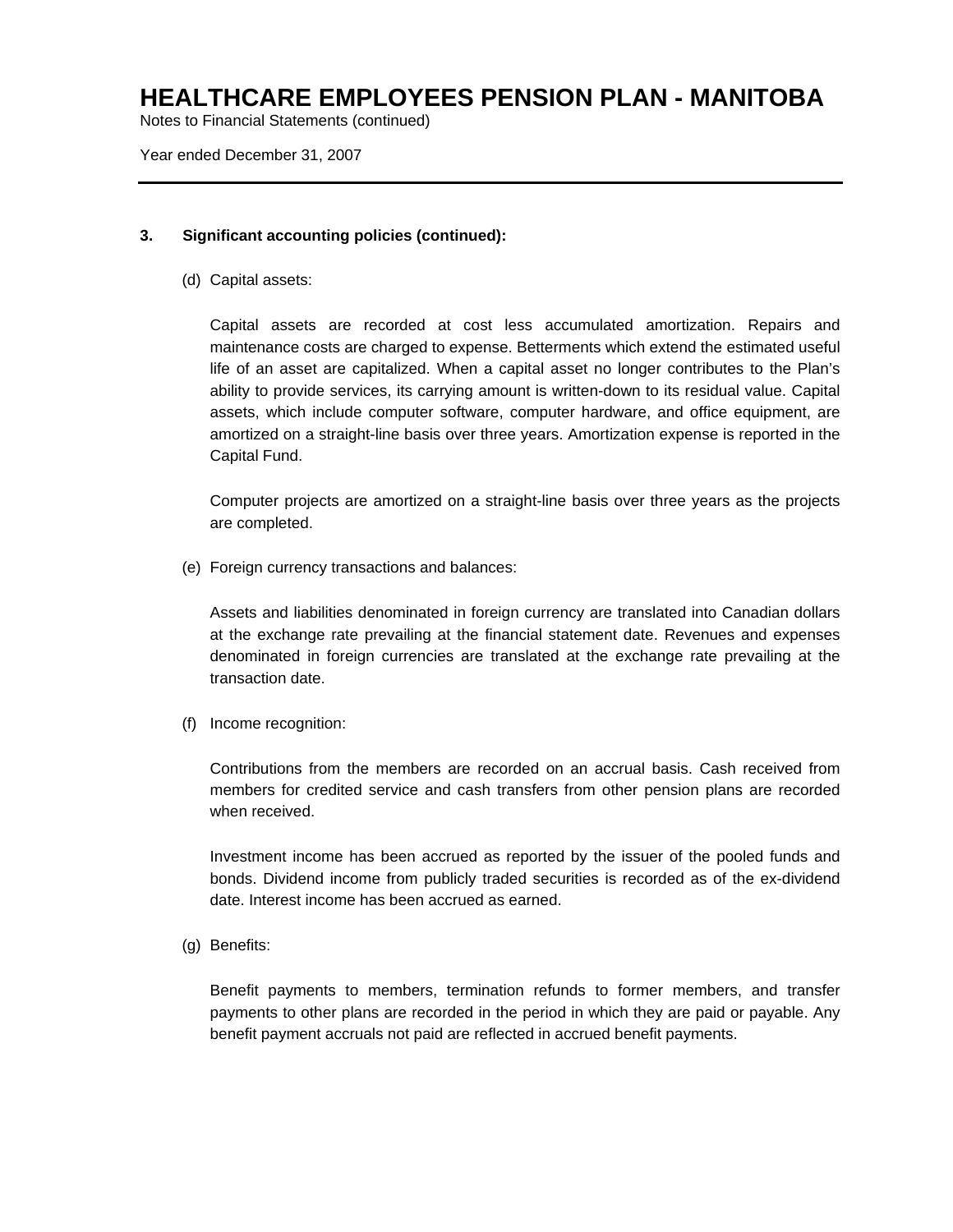Notes to Financial Statements (continued)

Year ended December 31, 2007

### **3. Significant accounting policies (continued):**

(h) Transaction costs:

Transaction costs are incremental costs directly attributable to the acquisition, issue or disposal of a financial asset or financial liability. Transaction costs incurred are expensed and included in current period change in market value of investments.

(i) Unrealized gains (losses):

The net unrealized gains (losses) for the year are reflected in the statement of changes in net assets.

### **(j) Use of estimates:**

The preparation of financial statements requires management to make estimates and assumptions that affect the reported amounts of assets and liabilities, the disclosure of contingent assets and liabilities at the date of the financial statements and the reported amounts of increases and decreases in net assets during the year. Actual results could differ from those estimates.

#### **4. Change in accounting policy:**

In 2007, the Plan adopted Canadian Institute of Chartered Accountants (CICA) Emerging Issues Committee Abstract No. 168, *Accounting by Pension Plans for Transaction Costs* (EIC-168), which requires that pension plans not include transaction costs in the fair value of investments. Under EIC-168, transaction costs are included in the statement of changes in net assets in the period incurred. EIC-168 is required to be applied retrospectively, without restatement of prior periods, for fiscal years ending on or after December 31, 2007.

The impact of adopting this EIC did not have a material impact on the net assets or changes in net assets of the Plan as transaction costs were previously included in current period change in market value of investments in the statement of changes in net assets.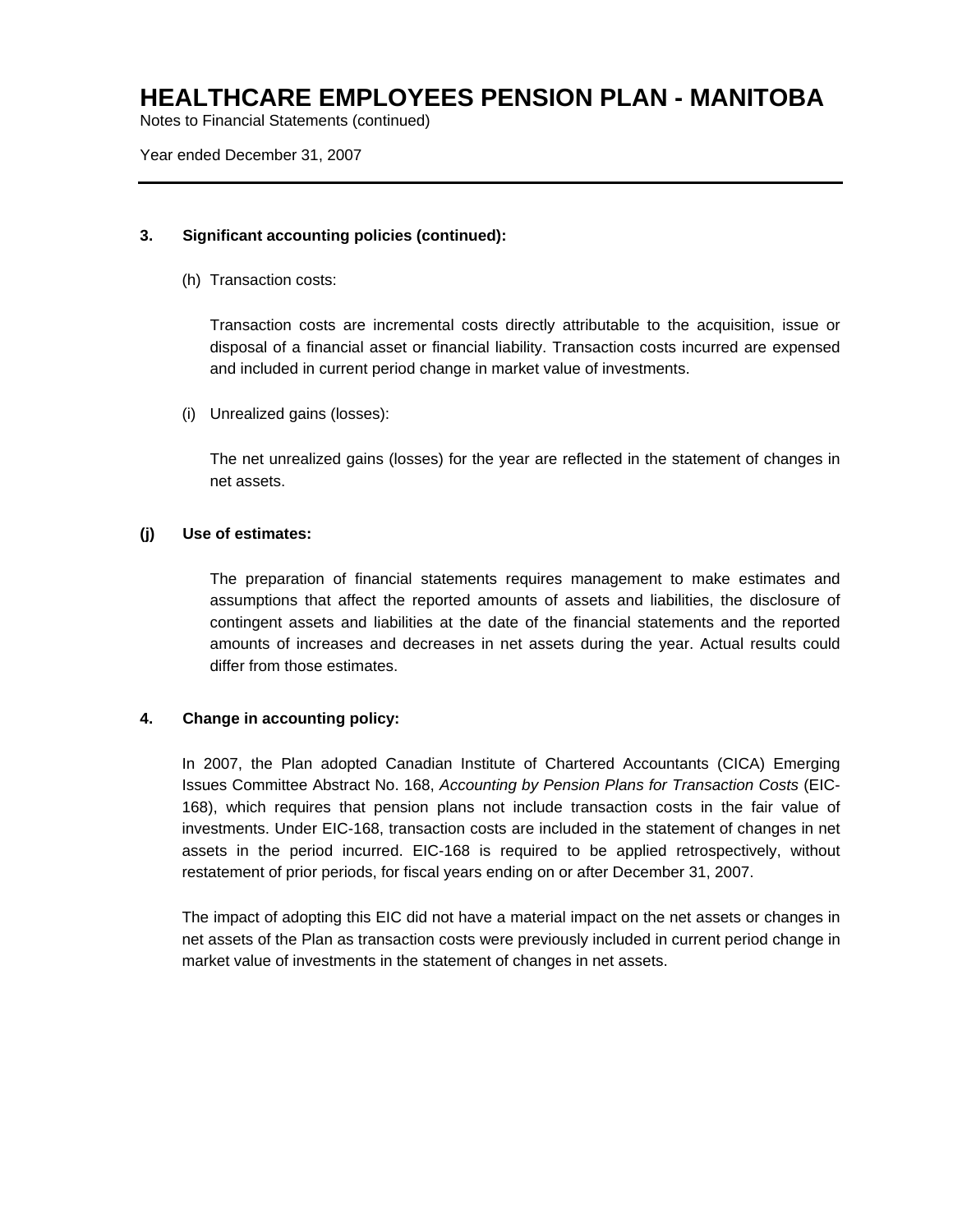Notes to Financial Statements (continued)

Year ended December 31, 2007

### **5. Future accounting changes:**

On December 1, 2006, the CICA issued three new accounting standards: Handbook Section 1535, *Capital Disclosures*, Handbook Section 3862, *Financial Instruments – Disclosures*, and Handbook Section 3863, *Financial Instruments – Presentation*. These new standards became effective for the Plan on January 1, 2008.

Section 1535 specifies the disclosure of: (i) an entity's objectives, policies and procedures and process for managing capital; (ii) quantitative data about what the entity regards as capital; (iii) whether the entity has complied with any capital requirements; and (iv) if it has not complied, the consequences of such non-compliance.

Sections 3862 and 3863 replace Handbook Section 3861, *Financial Instruments – Disclosure and Presentation*, revising and enhancing its disclosure requirements, and carrying forward unchanged its presentation requirements. These new sections place increased emphasis on disclosures about the nature and extent of risks arising from financial instruments and how the entity manages those risks.

The Plan is currently assessing the impact that these new standards will have on their financial statements for the year ended December 31, 2008.

### **6. Contributions and other receivables:**

|                                                                                                                             | 2007                      | 2006                          |
|-----------------------------------------------------------------------------------------------------------------------------|---------------------------|-------------------------------|
| Contributions receivable - employer<br>Contributions receivable - employee<br>Due from Healthcare Employees Benefits Plan - | \$ 6,368,702<br>6,368,702 | 6,211,619<br>SS.<br>6,211,619 |
| Manitoba<br>Other receivables                                                                                               | 241,378<br>885,920        | 213,146<br>878,499            |
|                                                                                                                             | \$13,864,702              | \$13,514,883                  |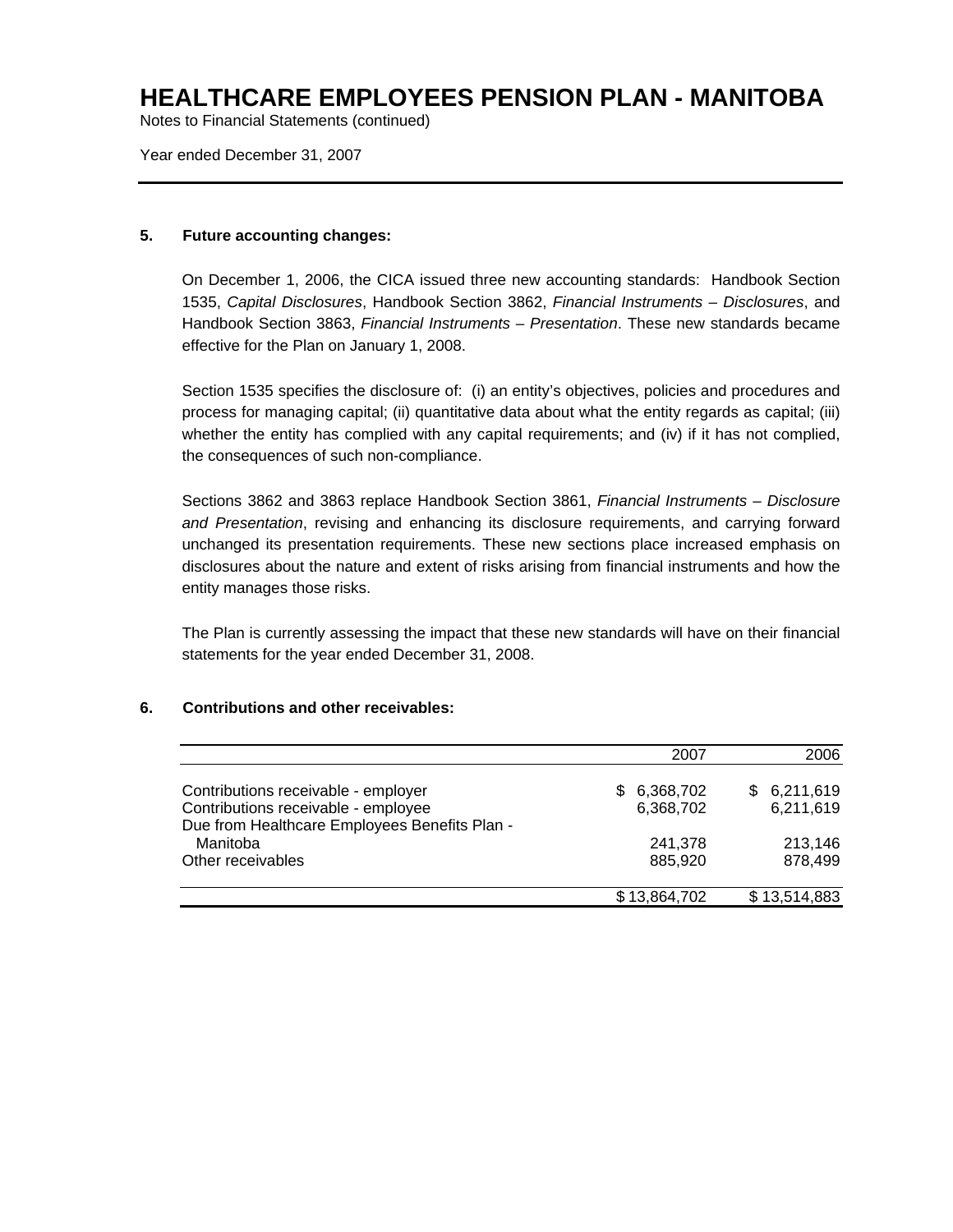Notes to Financial Statements (continued)

Year ended December 31, 2007

### **7. Investments:**

|                        | 2007             |     | 2006          |
|------------------------|------------------|-----|---------------|
| Short-term investments | \$<br>32,708,507 | \$. | 30,097,788    |
| <b>Bonds</b>           | 800,418,725      |     | 766,637,557   |
| Mortgages              | 356,537,043      |     | 344,214,090   |
| Canadian equities      | 1,274,050,235    |     | 1,192,011,611 |
| U.S. equities          | 380,103,180      |     | 389,337,450   |
| Global equities        | 415,493,435      |     | 439,698,927   |
| Real estate            | 297,503,972      |     | 204,320,576   |
|                        |                  |     |               |
|                        | 3,556,815,097    | \$. | 3,366,317,999 |

### **8. Capital assets:**

|                                            |    |                        |                             |    | 2007                 |    | 2006                 |
|--------------------------------------------|----|------------------------|-----------------------------|----|----------------------|----|----------------------|
|                                            |    | Cost                   | Accumulated<br>amortization |    | Net book<br>value    |    | Net book<br>value    |
| Computer software<br>Computer hardware and | S. | 2,047,005              | \$<br>1,761,259             | \$ | 285,746              | \$ | 254,739              |
| office equipment<br>Computer projects      |    | 2,792,669<br>3,291,916 | 2,378,329<br>2,093,450      |    | 414,340<br>1,198,466 |    | 495,074<br>2,054,121 |
|                                            | S  | 8,131,590              | \$<br>6,233,038             | S. | 1,898,552            | S. | 2,803,934            |

In fiscal 2007, \$636,078 (2006 - \$1,069,626) was transferred from the Pension Fund to the Capital Fund for the acquisition of capital assets.

### **9. Investment income:**

|                                                                                                                                                        | 2007                                                                                                         | 2006                                                                                                          |
|--------------------------------------------------------------------------------------------------------------------------------------------------------|--------------------------------------------------------------------------------------------------------------|---------------------------------------------------------------------------------------------------------------|
| Short-term investments<br><b>Bonds</b><br>Mortgages<br>Canadian equities<br>U.S. equities<br>Global equities<br>Real estate<br>Security lending income | 1,889,806<br>S<br>37,320,723<br>19,523,387<br>26,124,285<br>5,254,469<br>11,020,944<br>10,582,100<br>175,188 | 1,642,475<br>\$.<br>36,968,385<br>18,854,054<br>18,980,852<br>4,916,550<br>10,270,396<br>6,716,382<br>224,945 |
|                                                                                                                                                        | \$111,890,902                                                                                                | 98,574,039<br>\$                                                                                              |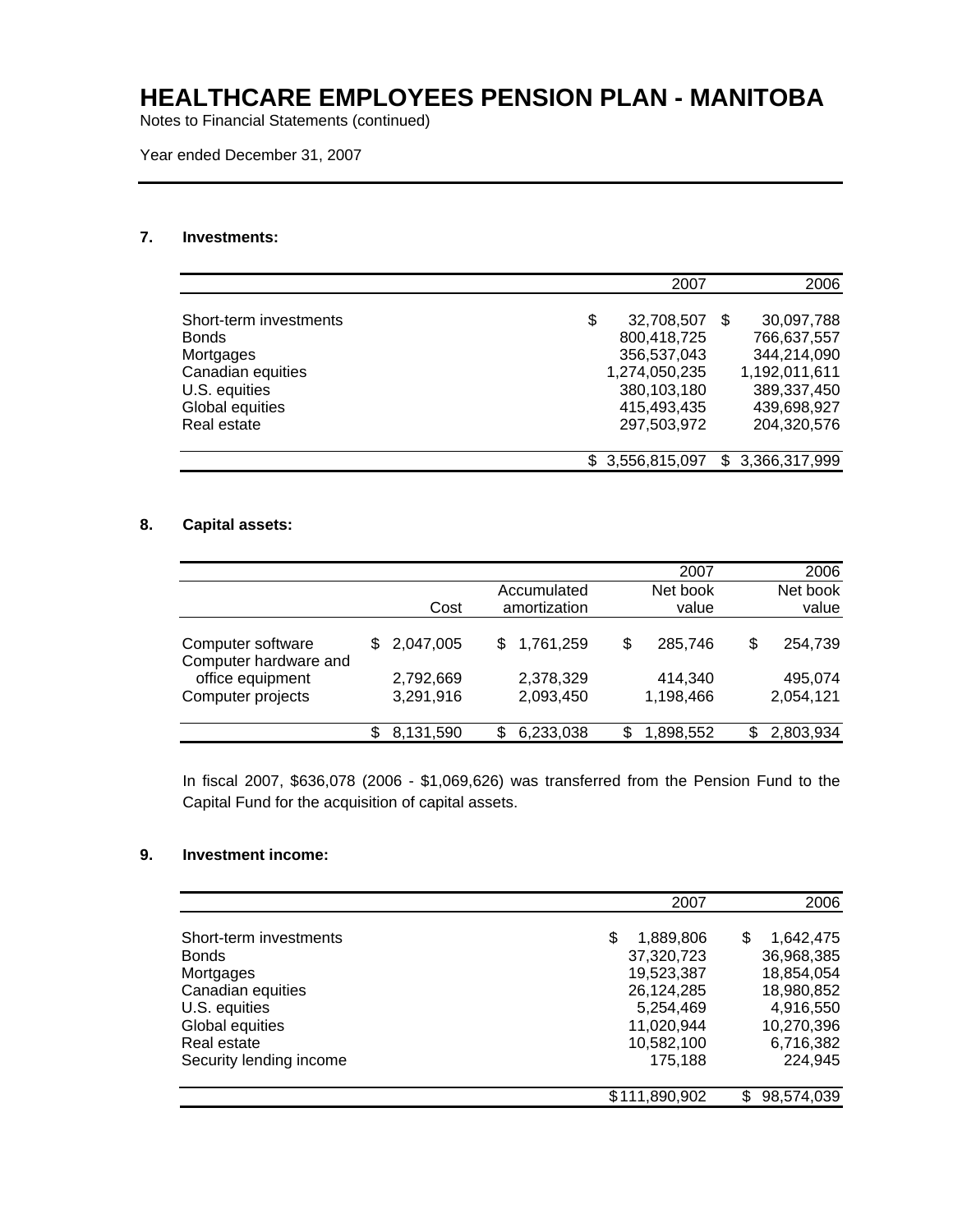Notes to Financial Statements (continued)

Year ended December 31, 2007

#### **10. Interest rate and foreign currency risk:**

(a) Bonds and mortgages - interest rate risk:

|                      |                   | 2007                   |   |                   | 2006                   |
|----------------------|-------------------|------------------------|---|-------------------|------------------------|
|                      | Carrying<br>value | Average<br>coupon rate |   | Carrying<br>value | Average<br>coupon rate |
| Federal              | \$<br>335,935,739 | 5.08%                  | S | 302,344,808       | 5.639%                 |
| Provincial/Municipal | 238,684,864       | 6.09%                  |   | 217,426,238       | 6.030%                 |
| Corporate            | 225,798,122       | 5.66%                  |   | 246,866,511       | 5.362%                 |
| Mortgages            | 356,537,043       |                        |   | 344,214,090       |                        |
|                      | \$1,156,955,768   |                        |   | \$1,110,851,647   |                        |

Interest rate risk refers to the adverse consequences of interest rate changes on the Plan's cash flows, financial position and income. This risk arises from differences in the timing and amount of cash flows related to the Plan's assets and liabilities. The value of the Plan's assets is affected by short-term charges in nominal interest rates and equity markets. The Plan holds the above fixed income securities directly and in-directly through pooled funds.

Pension liabilities are exposed to the long-term expectation of rate of return on investments as well as expectations of inflation and salary escalation. The Plan's primary exposure is to a decline in the long-term rate of return which may result in higher contribution rates required to meet pension obligations.

The Plan has invested approximately 33 percent of its investments in fixed income securities as at December 31, 2007. The returns on fixed income securities are particularly sensitive to changes in nominal interest rates.

(b) Bonds - maturity profile:

|                      | 2007           |   | 2006        |
|----------------------|----------------|---|-------------|
| Less than one year   | 1,214,235<br>S | S |             |
| One to five years    | 368,315,078    |   | 283,836,187 |
| After five years     | 430,889,412    |   | 482,801,370 |
| Total carrying value | 800,418,725    | S | 766,637,557 |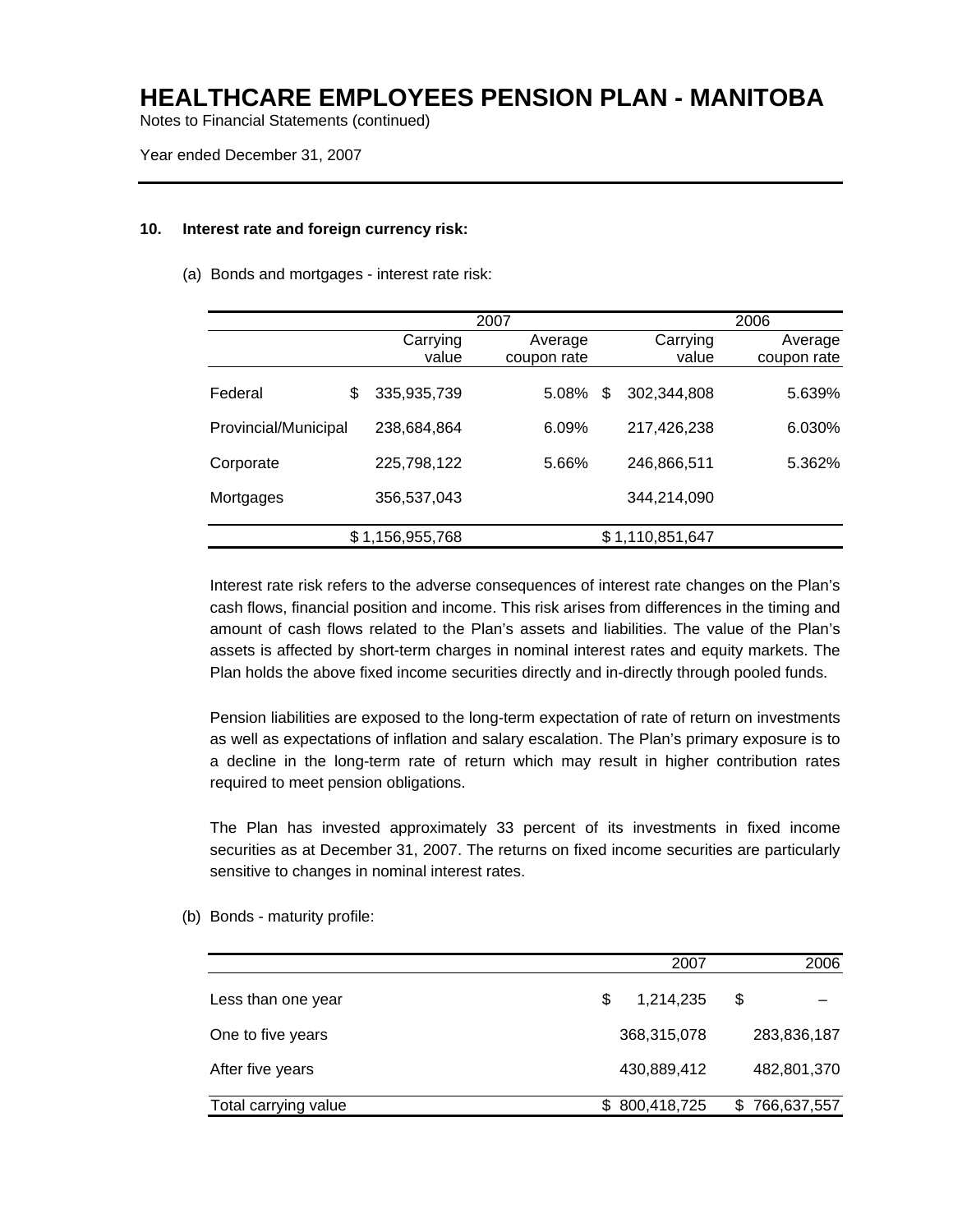Notes to Financial Statements (continued)

Year ended December 31, 2007

#### **10. Interest rate and foreign currency risk (continued):**

(c) Foreign currency risk:

Foreign currency exposure arises from the Plan holding investments denominated in currencies other than the Canadian dollar. Fluctuations in the relative value of the Canadian dollar against these foreign currencies can result in a positive or a negative effect on the fair value of investments.

#### **11. Role of the actuary and auditor:**

The actuary has been appointed pursuant to the Plan Text and the Trust Agreement. With respect to the preparation of financial statements, the actuary has been engaged to carry out a valuation of the Plan's assets and liabilities, which consists of a provision for future obligations of the Plan to the members. The valuation is made in accordance with accepted actuarial practice, applicable legislation and any direction received from regulatory authorities, and reported thereon to the Board of Trustees. In performing the valuation of the liabilities, which are by their nature inherently variable, assumptions are made as to the investment rate of return, inflation rates and salary escalation in the future, taking into consideration the circumstances of the healthcare employees and the nature of the liabilities. The actuary, in their review of the management information provided by the Plan used in the valuation, also makes use of the work of the external auditors. The Actuary's Report outlines the scope of their work and opinion.

The external auditors have been appointed by the Board of Trustees to conduct an independent and objective audit of the financial statements of the Plan in accordance with generally accepted auditing standards and report thereon to the Board of Trustees. In carrying out their audit, the auditors also make use of the work of the actuary and their report on the Plan's liabilities. The Auditors' Report outlines the scope of their audit and their opinion.

### **12. Related party:**

The Plan and the Healthcare Employees Benefit Plan - Manitoba (HEBP) have a certain number of common trustees and a cost sharing agreement to allocate certain costs based on factors such as square footage, number of employees and time usage.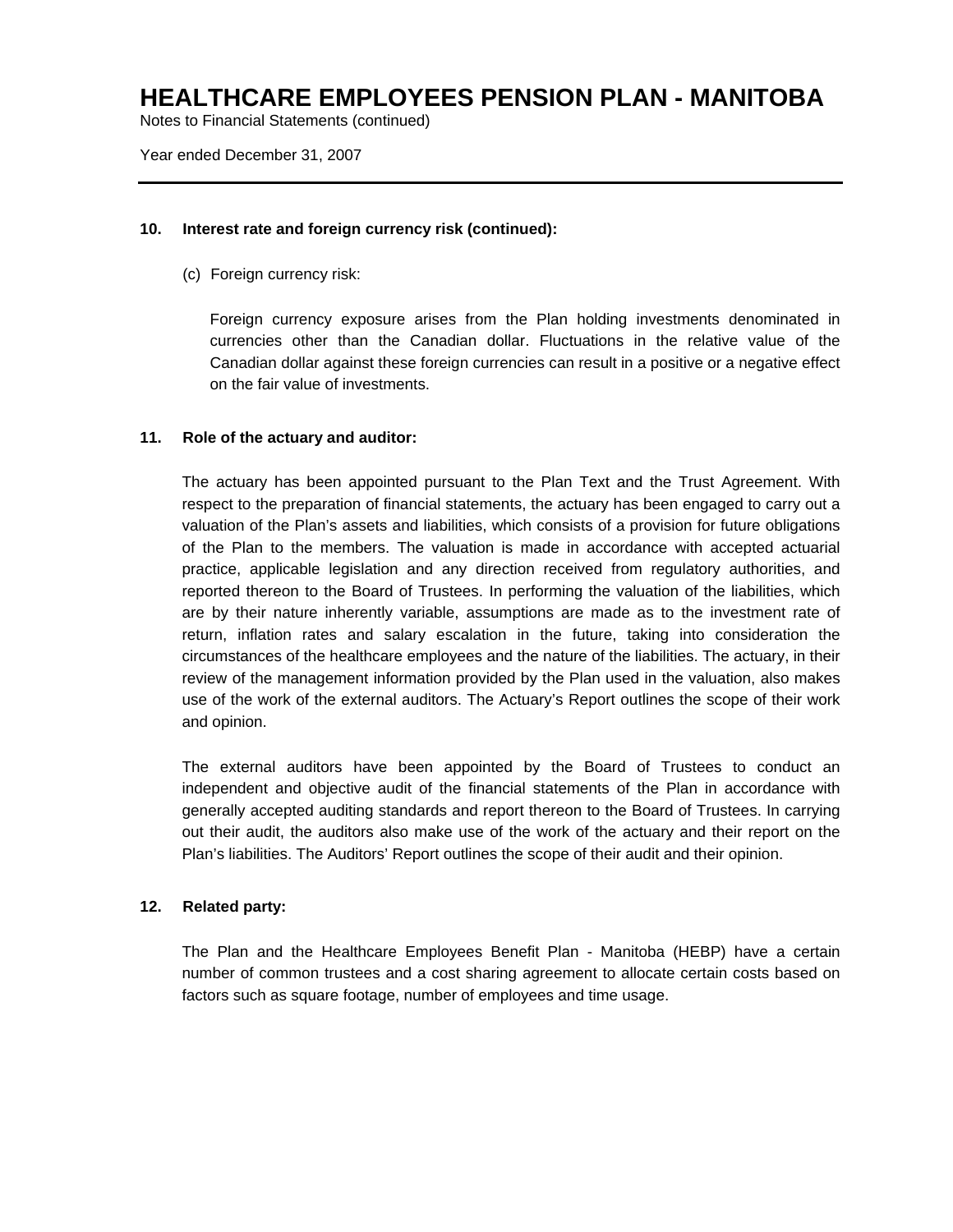Notes to Financial Statements (continued)

Year ended December 31, 2007

#### **13. Obligations for pension benefits:**

As at December 31, 2007, the date of the most recent actuarial valuation, the actuarial present value of the accrued pension benefits was \$3,361,456,000 (2006 - \$3,063,934,000) and the actuarial value of the Plan assets was \$3,445,449,000 (2006 - \$3,074,838,000). Since there is no intention of extinguishing the pension obligations in the near term, the obligations are calculated by using the going concern actuarial basis. The projected unit credit actuarial cost method was used by Towers Perrin, the actuary, to determine the actuarial liability and the required current service contributions.

Three significant long-term actuarial assumptions used in the valuation were:

- (a) the asset rate of return was assumed to be 6.5 percent (2006 6.5 percent);
- (b) inflation rate was assumed to be 3.0 percent (2006 3.0 percent); and
- (c) the salary escalation rate was assumed to be 4.5 percent for 2008 and 2009 and 4.0 percent thereafter (2006 - 3.2 percent for 2006 and 2007 and 4.0 percent thereafter) plus merit and promotion.

The assumptions used in determining the actuarial present value of accrued pension benefits are going concern assumptions adopted by the Trustees and were developed by reference to expected long-term market conditions. As underlying conditions change over time, going concern assumptions adopted by the Trustees may also change, which could cause a material change in the actuarial value of accrued pension benefits.

Actuarial value of net assets has been determined using the five year moving average market method. Under this method all experience gains and losses are averaged over a five year period.